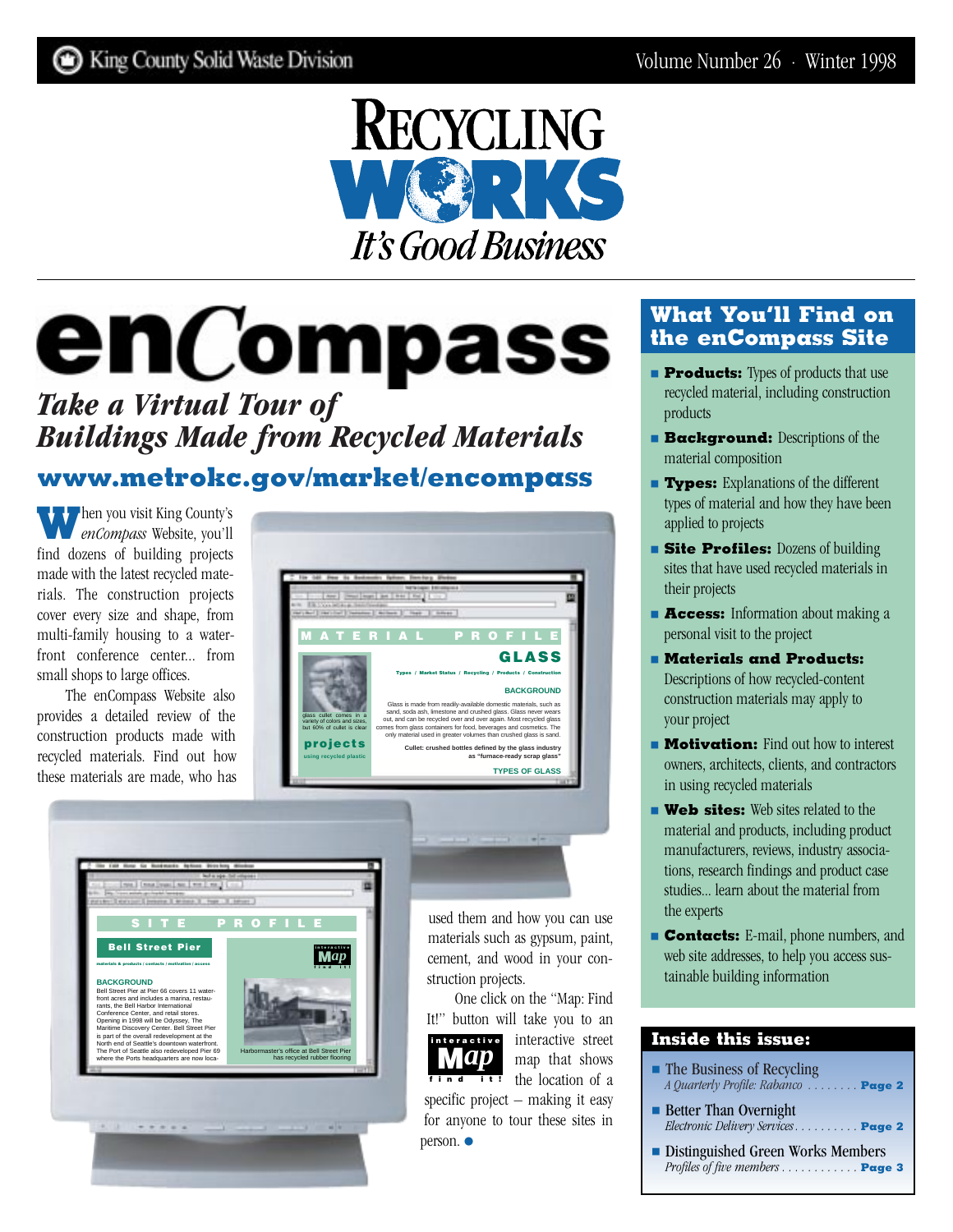## <span id="page-1-0"></span>**The Business of Recycling**

# *A Quarterly Profile of Your Local Recycling Service Providers*

#### **Rabanco**

Just south of downtown Seattle sits one of the Northwest's busiest, most sophisticated hubs for arrivals and departures of all kinds. No, it's not SeaTac Airport, it's Rabanco Recycling's Materials Recovery Facility. An enormous stream of materials flows through this 11-acre site, which itself is a "recycled" old steel mill. Throughout the day, commercial trucks and private vehicles drop off co-mingled recyclable materials from homes and businesses such as cardboard, newspaper, office waste paper, aluminum, tin cans, plastic containers, and yard waste. Arrivals of municipal solid



Conveyor belts carry recyclable materials to the sort line where they will be separated.

waste (aka unrecyclable trash) and leftovers from construction, demolition, and landclearing add to the nearly one million pounds of material Rabanco sorts and processes each day.

This endless stream is rich in new-product potential, which Rabanco uncovers through its technologically advanced sorting system. The heart of this system is the Recyclone® , a powerful vacuum that pulls materials from the recycling waste stream and sends them to a computer-assisted baling mechanism. After a month's work, this system will produce 8,000 tons of clean, baled material ready to be shipped to manufacturers for new products. Most of the materials that can't be recycled are transferred to Rabanco's Roosevelt Landfill in eastern Washington.

Rabanco, which was recently purchased by Allied Waste Industries of Scottsdale, Arizona, offers recycling to its commercial customers in King County through Eastside Disposal & Recycling, Sea-Tac Disposal & Recycling, Kent-Meridian Disposal & Recycling, Recycle Seattle, and AAA Cardboard Recycling. Commercial customer rates for recycling pick-up vary depending on location, quantity, and frequency of recyclables to be collected. To find out more about commercial recycling through Rabanco, visit its Website at [www.rabanco.com](http://www.rabanco.com). Call 425/682-9730 for service in North King County or 206/652-8876 in south King County. ●

## **Better than Overnight**

#### *Electronic Delivery Service Saves Resources*

Introducing two new electronic delivery options from United Postal Service (UPS) that can help trim your use of paper and your delivery costs. UPS OnLine® Courier and OnLine® Dossier use the

internet to deliver documents, graphics, multimedia files, presentations, even software applications. They're a step up from e-mail in clarity and size capability, they can be tracked and they're secure. Affordable pay-per-use rates make these products an attractive alternative to other types of delivery service.

OnLine® Courier encrypts, tracks, and verifies receipt of everyday business files. Large files can be sent to multiple recipients simultaneously. The product comes with free software – but you can send information to anyone, even if they don't use OnLine® Courier.

OnLine® Dossier transmits confidential files with the tightest global encryption available. Dossier will even protect the identities of sender, receiver, and contents so there's no evidence you're communicating. It renders your

information useless if anyone tries to tamper with it, and will guarantee security up to \$100,000 per transaction.

You can edit these files as you would any other – eliminating paper-heavy drafts while getting fast, secure input from involved parties. Meanwhile, there's no guesswork on delivery times, and no packaging to discard.

While you save money, paper, and time, UPS will save on fuel, equipment wear, and pollution that comes with "real" deliveries. For information on OnLine® Courier and OnLine® Dossier, visit [www.ups.com](http://www.usps.com). ●

#### **New Members**

**Computer Equipment and Software**

AuralTech CD Refinishing, *Bellevue* Modus Media International Inc., *Preston*\* Pacific Northwest Business Products, *Seattle (Distinguished)*

■ **Consulting**

Huckell/Weinman Associates, Inc., *Kirkland* Watershed Dynamics, Inc., *Auburn*\* Watson Wyatt & Company, *Seattle*

- **Dentists**
- B. Robert Cohanim DDS MS, *Federal Way* International Institute of Cosmetic Dentistry, *Bellevue* Richard D. Greiner, DDS, *Seattle*  Susan Hollinsworth DDS, *Kent*
- **Education** Pacific Science Center – Education Department, *Seattle*
- **Engineering Services** RH2 Engineering, *Redmond*\*
- **Electronic Equipment** Nintendo of America, *Redmond*\*
- **Furniture** Cascade Office Recyclers, *Seattle*
- **Government** Bellevue City Hall *(Distinguished)* Bellevue Leavitt Building *(Distinguished)* Bellevue Service Center *(Distinguished)* City of Bellevue Fire Department, Station Seven, *Bellevue*
- **Law Offices** Dyck & Dale, *Tukwila*
- **Manufacturing** Bodypoint Design, *Seattle (Distinguished)*
- **Medical Services** Camille Sata, DMD, *Seattle* Eastside Adult Day Services, *Bellevue* Radia Medical Imaging, *Bellevue*\*
- **Printing and Copy Services** Kinko's Copies, *Tukwila*\*
- **Real Estate and Property Management** Conner Development, *Bellevue*\*
- **Restaurants** Billy McHale's Restaurant, *Bellevue* Jet City Espresso, *Renton* Zoopa, *Bellevue*\*
- **Retail** B Dalton Bookseller, *Tukwila*\* Ben Bridge Jewelers, *Tukwila*\* Bookmonger Used Books, *Vashon Island*\* Mail Boxes Etc, *Tukwila*\* Papyrus, *Bellevue* San Francisco Music Box, *Tukwila*\*
- **Travel** Doug Fox Travel Service, *Seattle*
	- **Wholesalers and Distributors** Costco Wholesale Home Office, *Issaquah*

**\* renewals**

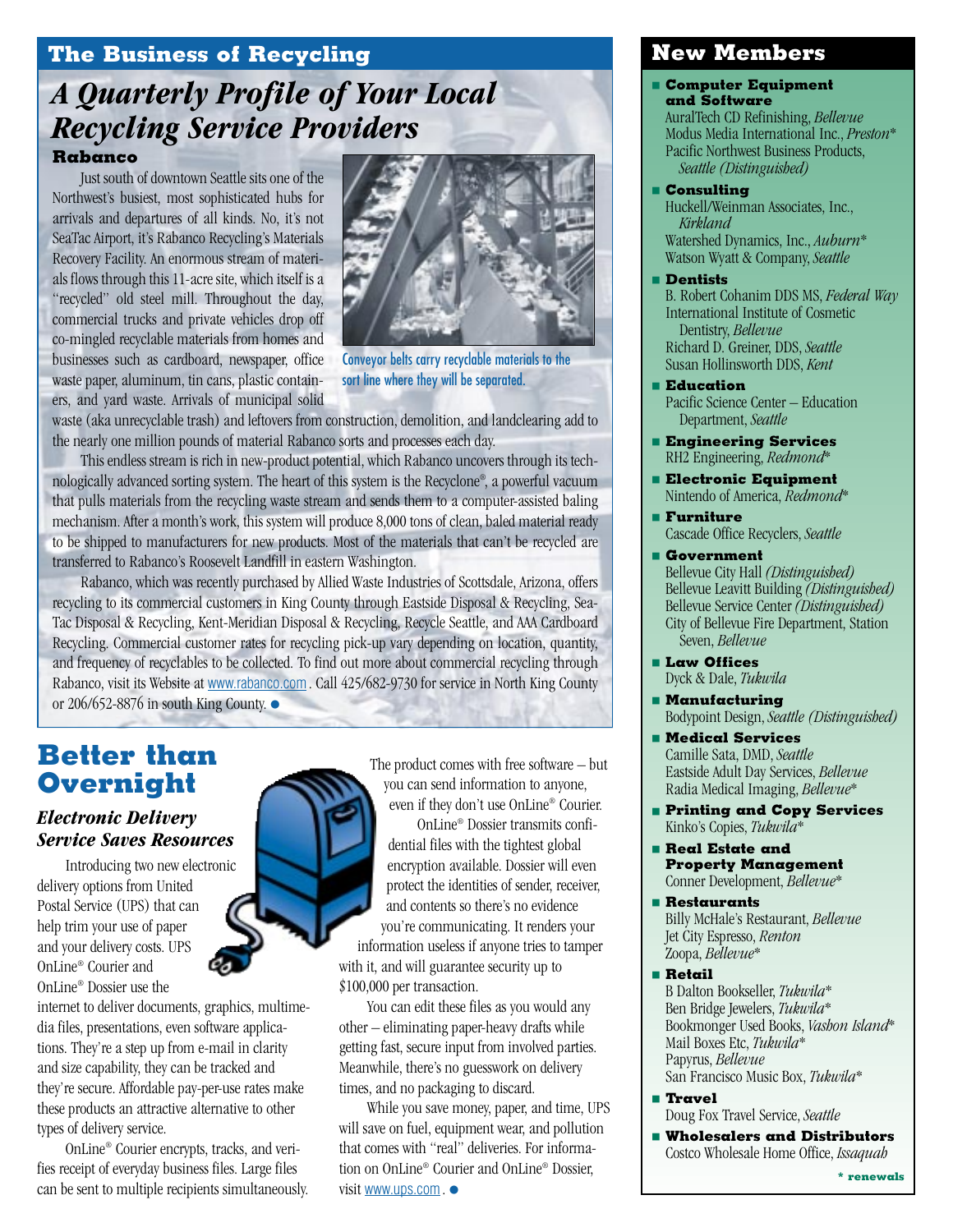<span id="page-2-0"></span>

# **Distinguished Businesses in the Green**

#### **Precor**

Early this year, fitness equipment manufacturer Precor hired Safety and Environmental Manager, William Tyler. Since then, William has



assisted Precor management, employees and

vendors in promoting and improving recycling, reuse and waste minimization awareness and activities at their facilities in Woodinville and Bothell. At the Woodinville Processing Plant, a self-contained coolant system eliminates virtually all of the hazardous waste that used to be generated when Precor machined its metal parts. Precor has achieved their corporate recycling goal to recycle 60% of their waste materials. They now recycle cardboard which is baled at each facility, treadmill-sized pallets, aluminum shavings, steel strapping, metal scraps from custom machining and milling – even cans from their cafeteria. To prevent waste and give employees an added bonus, silent auctions are held to sell old tools and manufacturing equipment. For more information contact William Tyler at 425/483-3452. ●

#### **Yoga Centers**

Yoga Centers calls itself, "Mother Nature's Health Club." Yoga Centers offers a full range of yoga classes and workshops, encourages holistic



thought and provides their students with information about how to create a non-toxic home environment. You will find copies of the Green Business Directory, Natural Choice Directory and the Grow Smart,

Grow Safe gardening booklets on their shelves. They also sell writing paper, cards and gifts made from recycled paper. Students are pampered at Yoga Centers. The restrooms are stocked with fluffy white cotton towels instead of paper towels. Cleansing tea and hot beverages are served in ceramic mugs instead of paper or polystyrene. With a recycling rate of 52%, no waste is found at Yoga Centers. For more information contact Mona Renner at 425/746-7476. ●

#### **Alpha One Corporation**

Alpha One Corporation's commercial printing enterprise operates one of the few waterless printing presses in the Northwest. The press is run by a computerized console that allows color adjustments to be made with much less "make

**AALPHAONE** 

ready" time and materials. This eliminates much of the clean

up and reduces Alpha One's reliance on cleaning products. Alpha One recycles all their scrap paper and offers neighboring businesses the opportunity to recycle their cardboard at Alpha One's pickup station. Alpha One also offers customers a wide variety of recycled paper for their print jobs. For more information contact Sue Mouat at 425/823-8510. ●

#### **Crown Cork & Seal**

Crown Cork & Seal Co. has been in business for 106 years and is one of the oldest and largest international manufacturers of packaging products for consumer goods. The Tukwila plant, started in 1982, manufactures steel cans using



30% post-consumer recycled steel. Most of the newly manufactured cans are shipped by barge to Alaskan salmon can-

neries. The cans are packaged in protective paper "sleeves" which are bundled and returned to Tukwila to be recycled. Crown recycles all of its packaging materials and nearly 100% of the scrap aluminum, steel, and copper used in its manufacturing processes. Some of the shipping pallets and cardboard boxes are also sent back to the Tukwila plant to be reused. Crown uses another waste prevention strategy called "lightweighting" - a reduction of material thickness through better container design and component size - to reduce the amount of metal contained in their steel cans. For more information contact Murl Steele at 206/575-4260. ●

#### **IKEA**

IKEA has an impressive corporate-wide goal of sending zero waste to the landfill by 2000. Their Renton store has become a model of environmental stewardship for the IKEA stores across the country. The Renton store is already recycling 85% of their waste and prevents waste through



innovative programs such as Rent-A-Tree. Every holiday season, IKEA "rents"

Christmas trees to their customers. When the trees are returned, IKEA mulches them and donates the mulch to other organizations. The "As-Is" program re-sells returned or damaged items for a reduced price and the "Green" program uses spare parts to make new products. IKEA also reduces waste by using durable dishes and utensils in their Swedish-style cafeteria. For more information contact Dale Temple at 425/656-2980, ext. 3021. ●